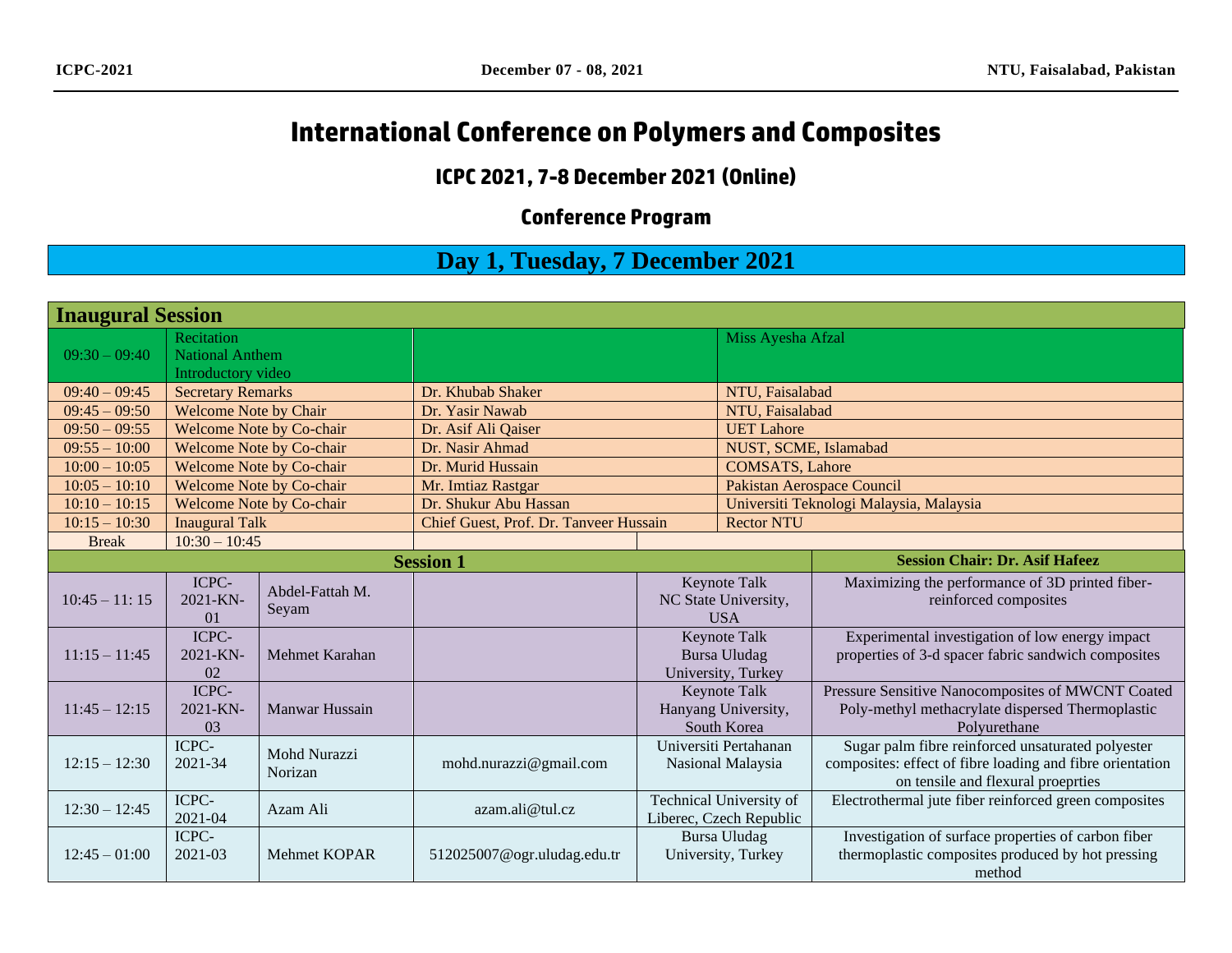| $01:00 - 01:15$  | ICPC-<br>2021-33         | M. R. M. Asyraf             | asyrafriz96@gmail.com               | Universiti Tenaga<br>Nasional, Malaysia                                  | Product development of natural fibre composites: a<br>review of design of sustainability                                                                           |
|------------------|--------------------------|-----------------------------|-------------------------------------|--------------------------------------------------------------------------|--------------------------------------------------------------------------------------------------------------------------------------------------------------------|
| <b>Break</b>     |                          | $01:15 - 02:00$             |                                     |                                                                          |                                                                                                                                                                    |
| <b>Session 2</b> |                          |                             |                                     |                                                                          | <b>Session Chair: Dr. Kashif Bangash</b>                                                                                                                           |
| $02:00 - 02:30$  | ICPC-<br>2021-KN-<br>04  | <b>SM</b> Sapuan            |                                     | Keynote Talk<br>Universiti Putra<br>Malaysia                             | Development and characterization of natural fibre<br>Reinforced biopolymer composites for packaging<br>applications                                                |
| $02:30 - 02:45$  | ICPC-<br>2021-01         | Fatmagül DEDE               | 532010007@ogr.uludag.edu.tr         | <b>Bursa Uludag</b><br>University, Turkey                                | Investigating the impact of ozone concentration and<br>humidity level on carbon/epoxy composites ageing                                                            |
| $02:45 - 03:00$  | ICPC-<br>2021-45         | Muhammad Ayub<br>Asghar     | ayubasghar1969@yahoo.com            | NTU, Faisalabad                                                          | Enhanced mechanical performance of jute/PP<br>composites using jute singeing and yarn commingling<br>techniques                                                    |
| $03:00 - 03:15$  | ICPC-<br>2021-30         | Ashraf Azmi                 | ashraf.azmi@uitm.edu.my             | Universiti Teknologi,<br>Malaysia                                        | Modeling and simulation of low-density polyethylene<br>production in tubular reactor                                                                               |
| $03:15 - 03:30$  | ICPC-<br>2021-37         | Zakariya Zubair             | zzubair@ntu.edu.pk                  | <b>National Textile</b><br>University, Pakistan                          | Development and characterization of 3D Woven Fabrics<br>for the shape memory composite structure                                                                   |
| $03:30 - 03:45$  | ICPC-<br>2021-12         | Ahsan Mahboob               | ahsanmahboob15@gmail.com            | The University of<br>Lahore, Pakistan                                    | Indigenous development of light weight FRP composite<br>leaf springs for automobile suspension systems                                                             |
| <b>Break</b>     |                          | 03:45-04:00                 |                                     |                                                                          |                                                                                                                                                                    |
| <b>Session 3</b> |                          |                             |                                     |                                                                          | <b>Session Chair: Dr. Zakariya Zubair</b>                                                                                                                          |
| $04:00 - 04:30$  | ICPC-<br>2021-KN-<br>0.5 | Xiaodong Wang               |                                     | (Keynote Talk)<br>Beijing University of<br>Chemical Technology,<br>China | Flexible and Foldable Composite Films Based on<br>Polyimide/Phosphorene Hybrid Aerogel and Phase<br>Change Material for Infrared Stealth and Thermal<br>Camouflage |
| $04:30 - 04:45$  | ICPC-<br>2021-09         | Bibi Amna                   | bibiamnahussain@gmail.com           | Quaid-i-Azam<br>University, Islamabad                                    | Synthesis of thieno [3, 2-b] thiophene (tt)-based<br>copolymers for organic field effect transistors                                                               |
| $04:45 - 05:00$  | ICPC-<br>2021-27         | Sundaramoorthy<br>Palaniamy | sundaramoorthy.palanisamy@tul<br>CZ | Technical University of<br>Liberec, Czech Republic                       | An analysis of the carbon preforms for electromagnetic<br>shielding                                                                                                |
| $05:00 - 05:15$  | ICPC-<br>2021-44         | Dr. Zubair Khaliq           | zubair.khaliq@ntu.edu.pk            | <b>National Textile</b><br>University, Faisalabad                        | Electrospinning: An effective nano-fibers production<br>method for advanced applications.                                                                          |
| $05:15 - 05:30$  | ICPC-<br>2021-10         | Khadija Zubair              | khadijazubair65@gmail.com           | <b>National Textile</b><br>University, Faisalabad                        | Reinforcement of Polyaniline coated Graphene particles<br>in polymer-based nanocomposites for EMI shielding                                                        |
| $05:30 - 05:45$  | ICPC-<br>2021-31         | Iylia Idris                 | iyliaidris@uitm.edu.my              | Universiti Teknologi,<br>Malaysia                                        | Effects of membrane selectivity and configuration on<br>purity and recovery of carbon dioxide from a coal fired<br>power plant                                     |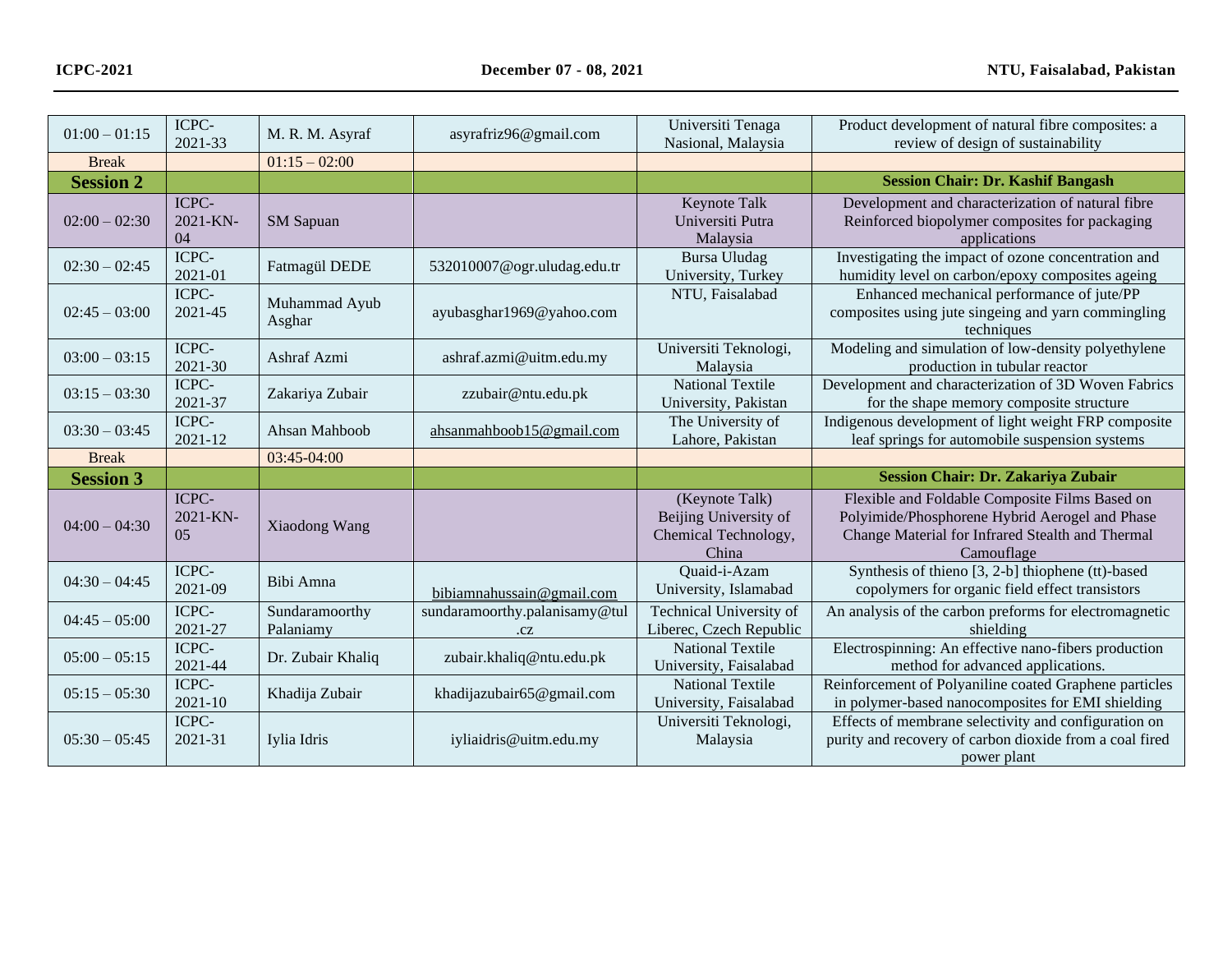# **International Conference on Polymers and Composites**

#### **ICPC 2021, 7-8 December 2021 (Online)**

### **Conference Program**

## **Day 2, Wednesday, 08 December 2021**

| <b>Session 1</b> | <b>Abstract</b>   |                       | <b>Email</b>              |                               | <b>Session Chair: Dr. Zubair Khaliq</b>             |
|------------------|-------------------|-----------------------|---------------------------|-------------------------------|-----------------------------------------------------|
|                  | <b>Serial No.</b> |                       |                           |                               |                                                     |
| $09:30 - 10:00$  | ICPC-2021-        | <b>Arshad Mehmood</b> |                           | Keynote talk                  | Unsaturated Polyester Resin - Pakistan market       |
|                  | $KN-06$           |                       |                           | Archroma, Pakistan            | dynamics & growth opportunities                     |
| $10:00 - 10:15$  | ICPC-2021-05      | Asif Ali              | asif.ali@itu.edu.pk       | <b>Information Technology</b> | Electrically conductive sustainable green           |
|                  |                   |                       |                           | University, Lahore, Pakistan  | composites                                          |
| $10:15 - 10:30$  | ICPC-2021-20      | Ali Afzal             | aliafzalch89@gmail.com    | NTU, Faisalabad               | Investigation of raw material characteristics of    |
|                  |                   |                       |                           |                               | polyvinvyl alcohol filament for suture applications |
|                  | ICPC-2021-18      |                       |                           | NTU, Faisalabad               | Development of durable visible light induced self-  |
| $10:30 - 10:45$  |                   | Shagufta Riaz         | shaguftariaz84@gmail.com  |                               | cleaning textile by application of zno-doped-       |
|                  |                   |                       |                           |                               | Fe2O3 nanoparticles                                 |
| $10:45 - 11:00$  | ICPC-2021-35      | <b>Mohd Nor Faiz</b>  | norrrahim@gmail.com       | Universiti Pertahanan         | Nanocellulose as a novel filtration material of     |
|                  |                   | Norrrahim             |                           | Nasional Malaysia             | organophosphorus compounds                          |
|                  | ICPC-2021-50      | Dr. Zulfiqar Ahmad    |                           | NTU, Pakistan                 | Polyethersulfone coated Ag-SiO2 nanoparticles: a    |
| $11:00 - 11:15$  |                   | Rehan                 | zarehan@ntu.edu.pk        |                               | multifunctional and ultrafiltration membrane with   |
|                  |                   |                       |                           |                               | improved performance                                |
| <b>Break</b>     |                   | $11:00 - 11:15$       |                           |                               |                                                     |
| <b>Session 2</b> |                   |                       |                           |                               | <b>Session Chair: Dr ZA Rehan</b>                   |
|                  | ICPC-2021-        |                       |                           | Keynote Talk                  | Development and characterization of multi-          |
| $11:15 - 11:45$  | $KN-07$           | Muhammad Ali Nasir    |                           | UET Taxila, Pakistan          | network hydrogels for building cooling              |
|                  |                   |                       |                           |                               | applications                                        |
|                  | ICPC-2021-46      |                       |                           | NTU, Pakistan                 | Tuneable Molecular Selective Boron Nitride          |
| $11:45 - 12:00$  |                   | Asif Hafeez           | ahafeez@ntu.edu.pk        |                               | Nanosheet Composite Lamellar Membrane for Dye       |
|                  |                   |                       |                           |                               | Separation                                          |
|                  | ICPC-2021-06      |                       |                           | Shanghai Jiao Tong            | Thermo-oxidative exfoliation of carbon black from   |
| $12:00 - 12:15$  |                   | Adeel Ahmad Hassan    | adeels.online14@gmail.com | University, China             | ground tire rubber as potential reinforcement in    |
|                  |                   |                       |                           |                               | green tires                                         |
| 12:15-12:30      | ICPC-2021-32      | Abu Hassan Nordin     | abuhassannordin@gmail.com | Universiti Teknologi,         | Preparation of chitosan/alginate/fe3o4 via          |
|                  |                   |                       |                           | Malaysia                      | crosslinking for aspirin removal from wastewater    |
| $12:30 - 12:45$  | ICPC-2021-16      | Mehwish Ehsan         | mehwish1170@gmail.com     | University of Wah, Wah        | Sodium alginate based nanocomposite membranes       |
|                  |                   |                       |                           | Cantt                         | for oil-water separation from wastewater            |